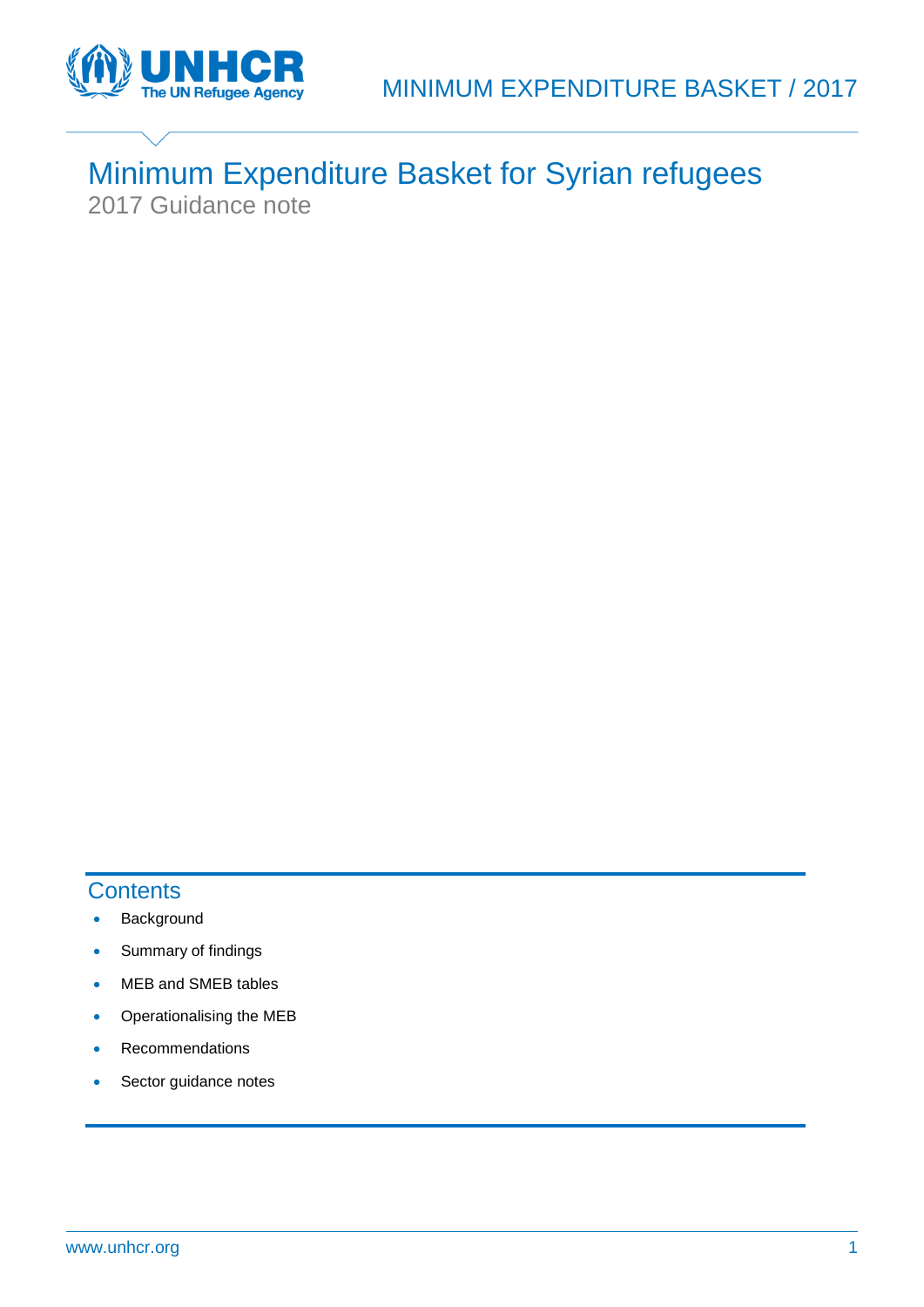

# **Background**

- The Minimum Expenditure Basket (MEB) is a way of establishing poverty lines for refugee populations. It is emerging as the primary tool to develop a cost and market based expression of minimum needs of refugees in any given country. It broadly follows the notion of a "cost of basic needs approach" as outlined in the World Bank Poverty Manual from 2005.
- Poverty is defined as a "deprivation in well-being", which is related to the command over commodities. In Jordan, it was agreed to develop two poverty lines, i.e. two MEBs, in order to:
	- a) Mirror the way the Government of Jordan calculates poverty lines;
	- b) Support the vulnerability calculations under the Vulnerability Assessment Framework (VAF).
- Accordingly, the two MEBs are:
	- a) Minimum Expenditure Basket (MEB)
	- b) Survival Minimum Expenditure Basket (SMEB)
- The MEB is the expression of the monthly cost per capita, which allows a Syrian refugee to live a dignified life outside the camps in Jordan. This implies the full access to rights and represents the minimum needed to live in dignity. The SMEB is the expression of the monthly cost per capita, which is the minimum needed for physical survival and implies the deprivation of a series of rights.
- The poverty line approach and appeal has limitations. The approach is often contrasted with the multi-dimensional poverty index approach, which add a qualitative element to poverty calculations. The utility of a poverty line in the Jordanian refugee response context outweighs a more complex approach.

# Summary of findings

## *Table 1: The Minimum Expenditure Basket (MEB)*

|                  | JOD Per capita, Per month based on family size |              |         |      |         |          |         |  |  |  |  |  |
|------------------|------------------------------------------------|--------------|---------|------|---------|----------|---------|--|--|--|--|--|
|                  | 1                                              | $\mathbf{2}$ | 3       | 4    | 5       | 6        |         |  |  |  |  |  |
| 2017 Total MEB   | 156                                            | 235          | 315     | 399  | 456     | 514      | 583     |  |  |  |  |  |
| 2017 per capita  | 156                                            | 118          | 105     | 100  | 91      | 86       | 83      |  |  |  |  |  |
| 2016 Total MEB   | 160                                            | 240          | 319     | 388  | 451     | 515      | 594     |  |  |  |  |  |
| 2016 per capita  | 160                                            | 120          | 106     | 97   | 90      | 86       | 85      |  |  |  |  |  |
| Percentage diff. | $-2.8%$                                        | $-2.2\%$     | $-1.5%$ | 2.9% | $1.1\%$ | $-0.2\%$ | $-1.9%$ |  |  |  |  |  |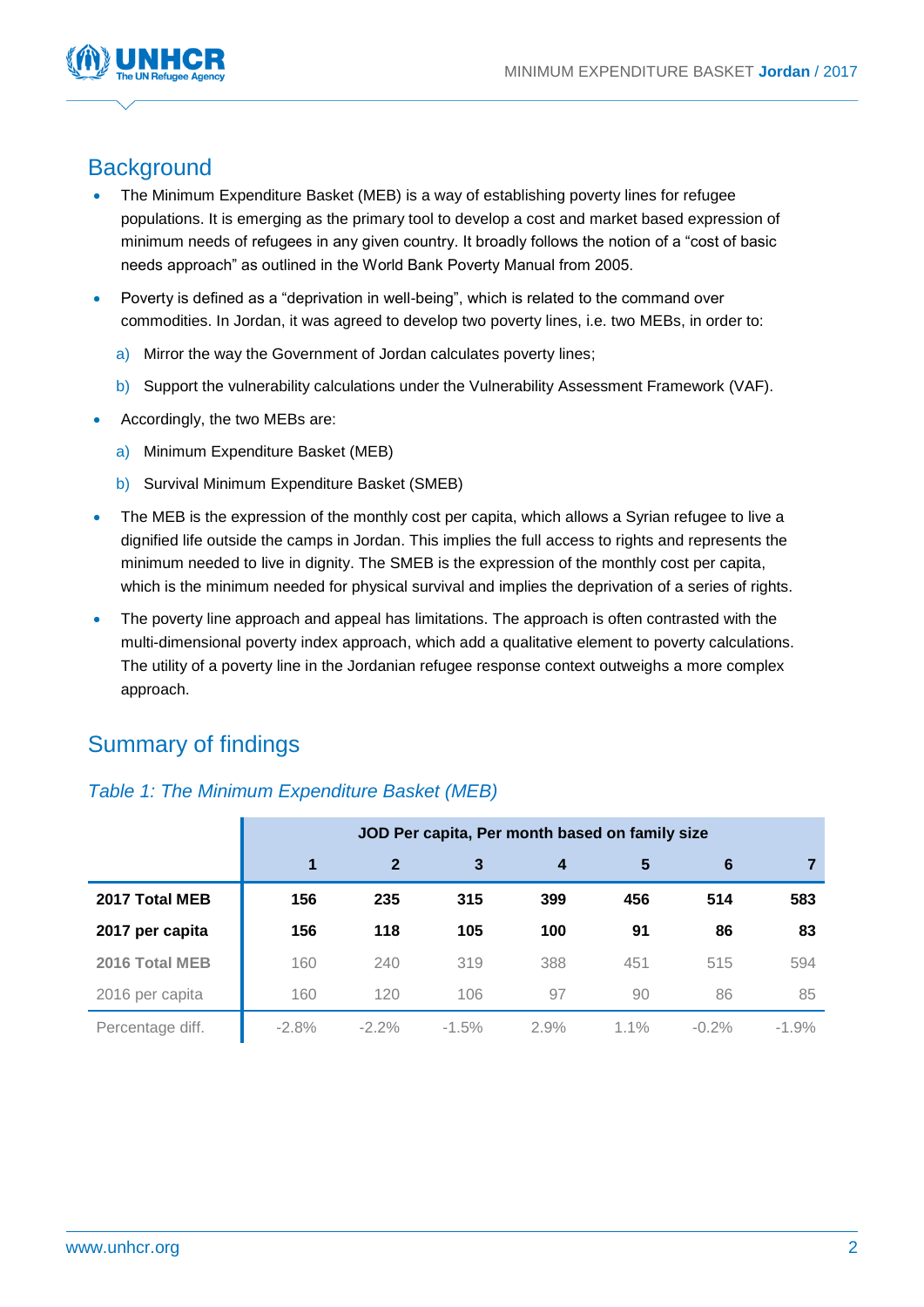

|                    | JOD Per capita, Per month based on family size |          |          |      |      |         |         |  |  |  |  |
|--------------------|------------------------------------------------|----------|----------|------|------|---------|---------|--|--|--|--|
| <b>Family size</b> | 1                                              | 2        |          |      | 5    | 6       |         |  |  |  |  |
| 2017 Total MEB     | 125                                            | 162      | 197      | 241  | 263  | 281     | 311     |  |  |  |  |
| 2017 per capita    | 125                                            | 81       | 66       | 60   | 53   | 47      | 44      |  |  |  |  |
| 2016 Total MEB     | 132                                            | 173      | 202      | 232  | 256  | 281     | 323     |  |  |  |  |
| 2016 per capita    | 132                                            | 86       | 67       | 58   | 51   | 47      | 46      |  |  |  |  |
| % diff. MEB        | $-4.9%$                                        | $-6.1\%$ | $-2.1\%$ | 3.8% | 2.5% | $0.1\%$ | $-3.6%$ |  |  |  |  |

# *Table 2: The Survival Minimum Expenditure Basket (SMEB)*

## *2016 – 2017 comparison*

## **The overall MEB has not changed significantly**

- There are several ways to review the MEB. On a per capita basis for a case size of one, with the cost of education also included (normally education costs are included for case sizes two and above), and a per capita basis for a case size of seven, to demonstrate economies of scale:
	- o For a case size of one the per capita MEB decreased by 13 JOD, or -3.3% (different to the MEB table above because of the inclusion of education)
	- o For a case size of seven the per capita MEB decreased by -3.2 JOD, or -1.9%

## *Figure 1: Percentage change in MEB from 2016 to 2017*



## **Rent is the greatest cause for per capita decreases based on family size**

 Depending on the size of a case there is a per capita variance of 73 JOD, from 159 JOD for a case size of one to 83 JOD for a case size of seven or above. The variance is mostly due to rental costs. For example if a single person lived in a flat with a monthly rent of 100 JOD the per capita rent is 100 JOD. If two people shared the apartment, the per capita rent is half at 50 JOD.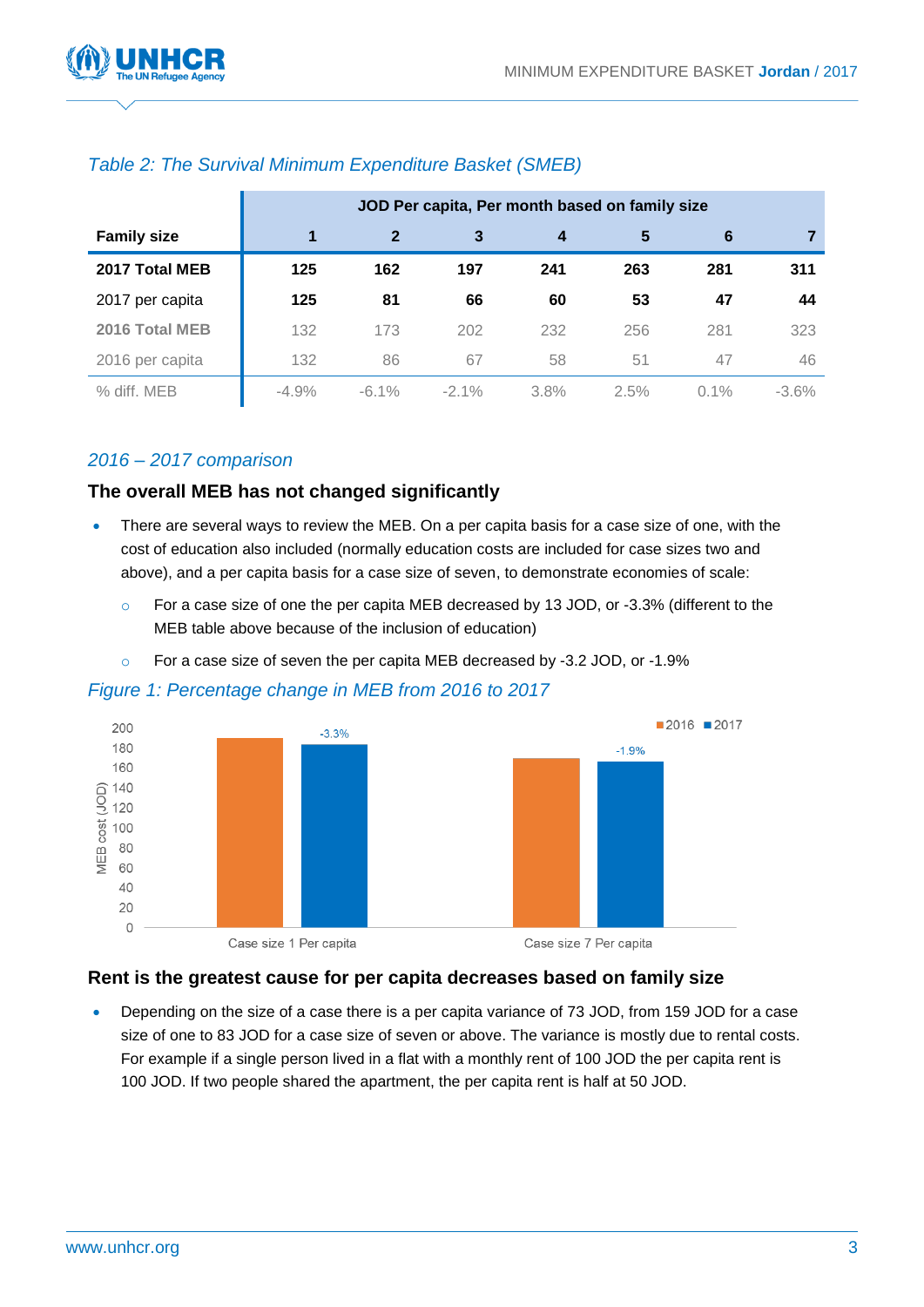



## *Figure 2: Changes in per capita costs relative to case size*

# **Positive and negative changes in sectoral values more or less balance**

• Figure 3 shows the positive and negative changes in per capita costs for each of the items in the MEB for a case size of one including Education.

## *Figure 3: Changes in cost from 2016 to 2017*

|              | Sector MEB items                                  | Price change (JOD) |         |  |  |  |
|--------------|---------------------------------------------------|--------------------|---------|--|--|--|
|              | Access to Education (Transport)                   |                    | $+2$    |  |  |  |
|              | Uniforms                                          | $-5.92$            |         |  |  |  |
| Education    | Supplementary school supply                       |                    | $+2$    |  |  |  |
|              | Daily allowance                                   |                    |         |  |  |  |
|              | <b>EDUCATION TOTAL</b>                            | $-1.92$            |         |  |  |  |
|              | Bulgur                                            | $-0.2$             |         |  |  |  |
|              | Cheese Spread                                     | $-0.39$            |         |  |  |  |
|              | Cucumbers                                         |                    | $+0.04$ |  |  |  |
|              | Eggs                                              | $-0.34$            |         |  |  |  |
|              | Lentils                                           |                    | $+0.19$ |  |  |  |
|              | Pasta (macaroni)                                  |                    | $+0.03$ |  |  |  |
| Food         | Rice                                              |                    | $+0.64$ |  |  |  |
|              | Salt                                              |                    | $+0.03$ |  |  |  |
|              | Sugar                                             |                    | $+0.05$ |  |  |  |
|              | Vegetable oil                                     | $-0.41$            |         |  |  |  |
|              | Whole chicken                                     | $-0.12$            |         |  |  |  |
|              | <b>FOOD TOTAL</b>                                 | $-0.48$            |         |  |  |  |
|              | Primary, secondary OPD and dental care            |                    | $+0.3$  |  |  |  |
|              | Hospitalisations                                  |                    | $+0.27$ |  |  |  |
| Health       | Catastrophic expenditure                          |                    |         |  |  |  |
|              | Delivery                                          |                    | $+0.06$ |  |  |  |
|              | Baby Kit                                          |                    | $+0.01$ |  |  |  |
|              | <b>HEALTH TOTAL</b>                               |                    | $+0.63$ |  |  |  |
|              | Rent                                              | $-5$               |         |  |  |  |
| Shelter / BN | Utilities                                         |                    | $+3.2$  |  |  |  |
|              | Basic HH items                                    |                    | $+0.77$ |  |  |  |
|              | SHELTER B/N TOTAL                                 | $-1.04$            |         |  |  |  |
|              | Water (network, tanker, dislodging, bottled etc.) | $-1.01$            |         |  |  |  |
| <b>WASH</b>  | Hygiene items                                     | $-1.15$            |         |  |  |  |
|              | <b>WASH TOTAL</b>                                 | $-2.16$            |         |  |  |  |
|              | Transportation                                    |                    |         |  |  |  |
| Protection   | Communication                                     | $-1.4$             |         |  |  |  |
|              | PROTECTION TOTAL                                  | $-1.4$             |         |  |  |  |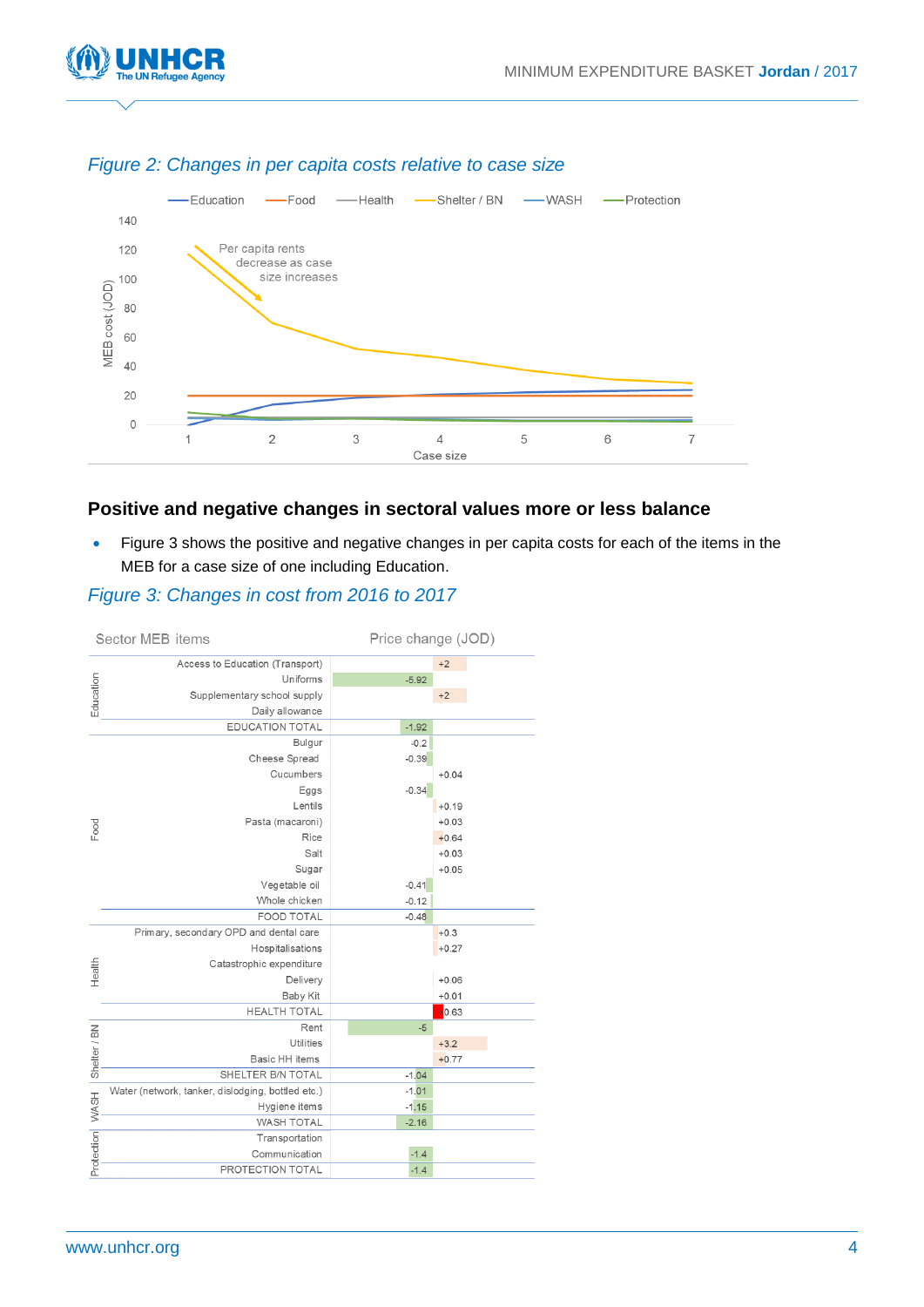

# MINIMUM EXPENDITURE BASKET / 2017

# *Table 3: The Minimum Expenditure Basket*

#### **Jordan: October 2017 MONTHLY MEB (in JOD) - ABSOLUTE POVERTY LINE**

|               |                                                  | <b>Family Size</b><br>Item in |                |                |        |        |        |        |        |                             |                                                                   |                   |
|---------------|--------------------------------------------------|-------------------------------|----------------|----------------|--------|--------|--------|--------|--------|-----------------------------|-------------------------------------------------------------------|-------------------|
| <b>Sector</b> | <b>Items</b>                                     | <b>Survival</b>               | $\overline{1}$ | $\overline{2}$ | -3     |        | 5      | 6      |        | 7 Data Type                 | <b>Data Source</b>                                                | 2017 Action       |
| Education     | Access to Education (Transport)                  | N                             |                | 15.00          | 30.00  | 45.00  | 60.00  | 75.00  |        | 90.00 Calculation by Sector | Information collected through counciling and community meetings   | Updated           |
|               | Uniforms                                         | N                             |                | 1.08           | 2.17   | 3.25   | 4.33   | 5.42   |        | 6.50 Calculation by Sector  | Information collected through counciling and community meetings   | Updated           |
|               | Supplementary school supply                      | N                             |                | 6.00           | 12.00  | 18.00  | 24.00  | 30.00  |        | 36.00 Calculation by Sector | Information collected through counciling and community meetings   | Updated           |
|               | Daily allowance                                  | N                             |                | 6.00           | 12.00  | 18.00  | 24.00  | 30.00  |        | 36.00 Calculation by Sector | Information collected through counciling and community meetings   | Updated           |
|               |                                                  | Total                         | 0.00           | 28.08          | 56.17  | 84.25  | 112.33 | 140.42 | 168.50 |                             |                                                                   |                   |
| Food          | Bulgur                                           | Y                             | 5.34           | 10.68          | 16.02  | 21.36  | 26.70  | 32.04  |        | 37.38 Sector Standard       | Dept. Statistics, 200+ retatilers, attitional WFP shops           | Updated           |
|               | <b>Cheese Spread</b>                             | <sup>V</sup>                  | 0.96           | 1.92           | 2.88   | 3.84   | 4.80   | 5.76   |        | 6.72 Sector Standard        | Dept. Statistics, 200+ retatilers, attitional WFP shops           | Updated           |
|               | Cucumbers                                        | $\mathbf{v}$                  | 0.44           | 0.88           | 1.31   | 1.75   | 2.19   | 2.63   |        | 3.07 Sector Standard        | Dept. Statistics, 200+ retatilers, attitional WFP shops           | Updated           |
|               | Eggs                                             | <sup>V</sup>                  | 0.67           | 1.33           | 2.00   | 2.67   | 3.33   | 4.00   | 4.67   | Sector Standard             | Dept. Statistics, 200+ retatilers, attitional WFP shops           | Updated           |
|               | Lentils                                          | N                             | 1.57           | 3.15           | 4.72   | 6.29   | 7.87   | 9.44   |        | 11.01 Sector Standard       | Dept. Statistics, 200+ retatilers, attitional WFP shops           | Updated           |
|               | Pasta (macaroni)                                 | N                             | 1.70           | 3.40           | 5.10   | 6.80   | 8.50   | 10.20  |        | 11.90 Sector Standard       | Dept. Statistics, 200+ retatilers, attitional WFP shops           | Updated           |
|               | Rice                                             | N                             | 5.54           | 11.07          | 16.61  | 22.14  | 27.68  | 33.21  |        | 38.75 Sector Standard       | Dept. Statistics, 200+ retatilers, attitional WFP shops           | Updated           |
|               | Salt                                             | $\mathsf{Y}$                  | 0.05           | 0.10           | 0.15   | 0.20   | 0.25   | 0.30   |        | 0.35 Sector Standard        | Dept. Statistics, 200+ retatilers, attitional WFP shops           | Updated           |
|               | Sugar                                            | $\mathsf{Y}$                  | 0.73           | 1.47           | 2.20   | 2.93   | 3.66   | 4.40   |        | 5.13 Sector Standard        | Dept. Statistics, 200+ retatilers, attitional WFP shops           | Updated           |
|               | Vegetable oil                                    | $\mathsf{Y}$                  | 1.08           | 2.16           | 3.23   | 4.31   | 5.39   | 6.47   |        | 7.55 Sector Standard        | Dept. Statistics, 200+ retatilers, attitional WFP shops           | Updated           |
|               | Whole chicken                                    | $\mathsf{Y}$                  | 1.94           | 3.87           | 5.81   | 7.74   | 9.68   | 11.61  | 13.55  | Sector Standard             | Dept. Statistics, 200+ retatilers, attitional WFP shops           | Updated           |
|               |                                                  | Total                         | 20.01          | 40.02          | 60.03  | 80.03  | 100.04 | 120.05 | 140.06 |                             |                                                                   |                   |
| Health        | Primary, secondary OPD and dental care           | N                             | 2.82           | 5.64           | 8.46   | 11.28  | 14.10  | 16.92  |        | 19.74 Calculation by Sector | As documented in Health MEB 2017 Guidance Note                    | Updated           |
|               | Hospitalisations                                 | N                             | 0.67           | 1.34           | 2.01   | 2.68   | 3.35   | 4.02   |        | 4.69 Calculation by Sector  | As documented in Health MEB 2017 Guidance Note                    | Updated           |
|               | Catastrophic expenditure                         | N                             | 1.25           | 2.50           | 3.75   | 5.00   | 6.25   | 7.50   |        | 8.75 Calculation by Sector  | As documented in Health MEB 2017 Guidance Note                    | Updated           |
|               | Delivery                                         | N                             | 0.45           | 0.89           | 1.34   | 1.79   | 2.23   | 2.68   |        | 3.13 Calculation by Sector  | As documented in Health MEB 2017 Guidance Note                    | Updated           |
|               | <b>Baby Kit</b>                                  | N                             | 0.06           | 0.11           | 0.17   | 0.22   | 0.28   | 0.33   |        | 0.39 Calculation by Sector  | As documented in Health MEB 2017 Guidance Note                    | Updated           |
|               |                                                  | Total                         | 5.24           | 10.48          | 15.73  | 20.97  | 26.21  | 31.45  | 36.69  |                             |                                                                   |                   |
| Shelter / BN  | Rent                                             | Y                             | 103.00         | 118.00         | 129.00 | 150.00 | 153.00 | 150.00 |        | 157.00 VAF data (All HVs)   | Source all assessed VAF data. Reported rent by governorate and FS | Updated           |
|               | <b>Utilities</b>                                 | N                             | 10.20          | 16.50          | 19.89  | 24.60  | 27.07  | 28.15  |        | 31.37 VAF baseline data     | 2017 VAF Baseline data reported expenditure by family size        | Updated           |
|               | Basic HH items                                   | N                             | 4.17           | 5.96           | 7.62   | 10.59  | 9.58   | 10.90  |        | 12.46 VAF baseline data     | 2017 VAF Baseline data reported expenditure by family size        | Updated           |
|               |                                                  | Total                         | 117.36         | 140.46         | 156.51 | 185.20 | 189.64 | 189.05 | 200.84 |                             |                                                                   |                   |
| <b>WASH</b>   | Water (network, tanker, dislodging, bottled etc. | Y                             | 2.19           | 4.05           | 8.45   | 10.63  | 9.68   | 10.94  |        | 14.15 VAF baseline data     | 2017 VAF Baseline data reported expenditure by family size        | Updated           |
|               | Hygiene items                                    | N                             | 2.25           | 3.36           | 4.56   | 5.17   | 5.17   | 5.80   |        | 7.97 VAF baseline data      | 2017 VAF Baseline data reported expenditure by family size        | Updated           |
|               |                                                  | Total                         | 4.44           | 7.41           | 13.01  | 15.80  | 14.86  | 16.73  | 22.12  |                             |                                                                   |                   |
| Protection    | Transportation                                   | N                             | 12.30          | 15.48          | 17.53  | 19.15  | 21.83  | 25.39  |        | 32.61 VAF baseline data     | 2017 VAF Baseline data reported expenditure by family size        | No change advised |
|               | Communication                                    | N                             | 2.10           | 2.10           | 2.10   | 2.10   | 2.10   | 2.10   |        | 2.10 UNICEF PDM Findings    | Assessments conducted in June, August and November 2015           | Updated           |
|               |                                                  | Total                         | 14.40          | 17.58          | 19.63  | 21.25  | 23.93  | 27.49  | 34.71  |                             |                                                                   |                   |
|               |                                                  | Total                         | 161            | 244            | 321    | 407    | 467    | 525    | 603    |                             |                                                                   |                   |
|               |                                                  | per capita                    | 161            | 122            | 107    | 102    | 93     | 88     | 86     |                             |                                                                   |                   |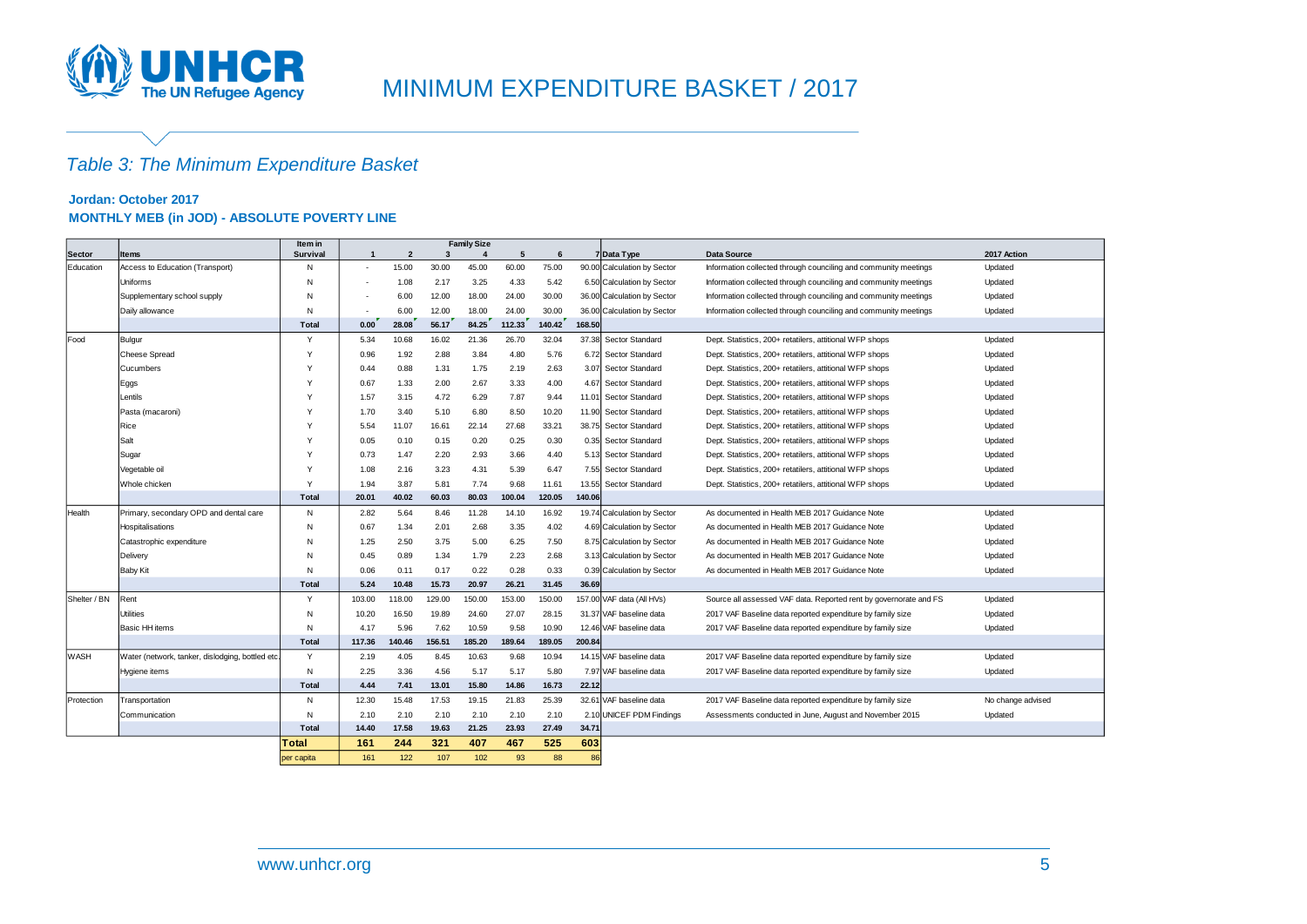

# *Table 4: The Survival Minimum Expenditure Basket*

#### **Jordan: October 2017 MONTHLY SURVIVAL MEB (in JOD) - ABJECT POVERTY LINE**

|                   |                             | <b>Item in Survival</b> | <b>Family Size</b> |                |        |        |        |        |        |                       |                                                                   |
|-------------------|-----------------------------|-------------------------|--------------------|----------------|--------|--------|--------|--------|--------|-----------------------|-------------------------------------------------------------------|
| Sector            | <b>Items</b>                | MEB? (Y/N)              |                    | $\overline{2}$ |        |        | 5      | 6      |        | 7 Data Type           | <b>Data Source</b>                                                |
| Food              | Bulgur                      |                         | 5.34               | 10.68          | 16.02  | 21.36  | 26.70  | 32.04  |        | 37.38 Sector Standard | Dept. Statistics, 200+ retatilers, attitional WFP shops           |
|                   | <b>Cheese Spread</b>        | $\checkmark$            | 0.96               | 1.92           | 2.88   | 3.84   | 4.80   | 5.76   |        | 6.72 Sector Standard  | Dept. Statistics, 200+ retatilers, attitional WFP shops           |
|                   | Cucumbers                   |                         | 0.44               | 0.88           | 1.31   | 1.75   | 2.19   | 2.63   |        | 3.07 Sector Standard  | Dept. Statistics, 200+ retatilers, attitional WFP shops           |
|                   | Eggs                        |                         | 0.67               | 1.33           | 2.00   | 2.67   | 3.33   | 4.00   |        | 4.67 Sector Standard  | Dept. Statistics, 200+ retatilers, attitional WFP shops           |
|                   | Lentils                     |                         | 1.57               | 3.15           | 4.72   | 6.29   | 7.87   | 9.44   |        | 11.01 Sector Standard | Dept. Statistics, 200+ retatilers, attitional WFP shops           |
|                   | Pasta (macaroni)            | $\checkmark$            | 1.70               | 3.40           | 5.10   | 6.80   | 8.50   | 10.20  |        | 11.90 Sector Standard | Dept. Statistics, 200+ retatilers, attitional WFP shops           |
|                   | Rice                        |                         | 5.54               | 11.07          | 16.61  | 22.14  | 27.68  | 33.21  |        | 38.75 Sector Standard | Dept. Statistics, 200+ retatilers, attitional WFP shops           |
|                   | Salt                        | $\checkmark$            | 0.05               | 0.10           | 0.15   | 0.20   | 0.25   | 0.30   |        | 0.35 Sector Standard  | Dept. Statistics, 200+ retatilers, attitional WFP shops           |
|                   | Sugar                       |                         | 0.73               | 1.47           | 2.20   | 2.93   | 3.66   | 4.40   |        | 5.13 Sector Standard  | Dept. Statistics, 200+ retatilers, attitional WFP shops           |
|                   | Vegetable oil               | $\checkmark$            | 1.08               | 2.16           | 3.23   | 4.31   | 5.39   | 6.47   |        | 7.55 Sector Standard  | Dept. Statistics, 200+ retatilers, attitional WFP shops           |
|                   | Whole chicken               |                         | 1.94               | 3.87           | 5.81   | 7.74   | 9.68   | 11.61  |        | 13.55 Sector Standard | Dept. Statistics, 200+ retatilers, attitional WFP shops           |
|                   |                             | <b>Total</b>            | 20.01              | 40.02          | 60.03  | 80.03  | 100.04 | 120.05 | 140.06 |                       |                                                                   |
| Shelter / BN Rent |                             | Y                       | 103.00             | 118.00         | 129.00 | 150.00 | 153.00 | 150.00 | 157.00 | VAF data (All HVs)    | Source all assessed VAF data. Reported rent by governorate and FS |
|                   |                             | Total                   | 103.00             | 118.00         | 129.00 | 150.00 | 153.00 | 150.00 | 157.00 |                       |                                                                   |
| <b>WASH</b>       | <b>Water and Sanitation</b> |                         | 2.19               | 4.05           | 8.45   | 10.63  | 9.68   | 10.94  | 14.15  | VAF baseline data     | 2017 VAF Baseline data reported expenditure by family size        |
|                   |                             | <b>Total</b>            | 2.19               | 4.05           | 8.45   | 10.63  | 9.68   | 10.94  | 14.15  |                       |                                                                   |
|                   |                             | Total                   | 125                | 162            | 197    | 241    | 263    | 281    | 311    |                       |                                                                   |
|                   |                             | per capita              | 125                | 81             | 66     | 60     | 53     | 47     | 44     |                       |                                                                   |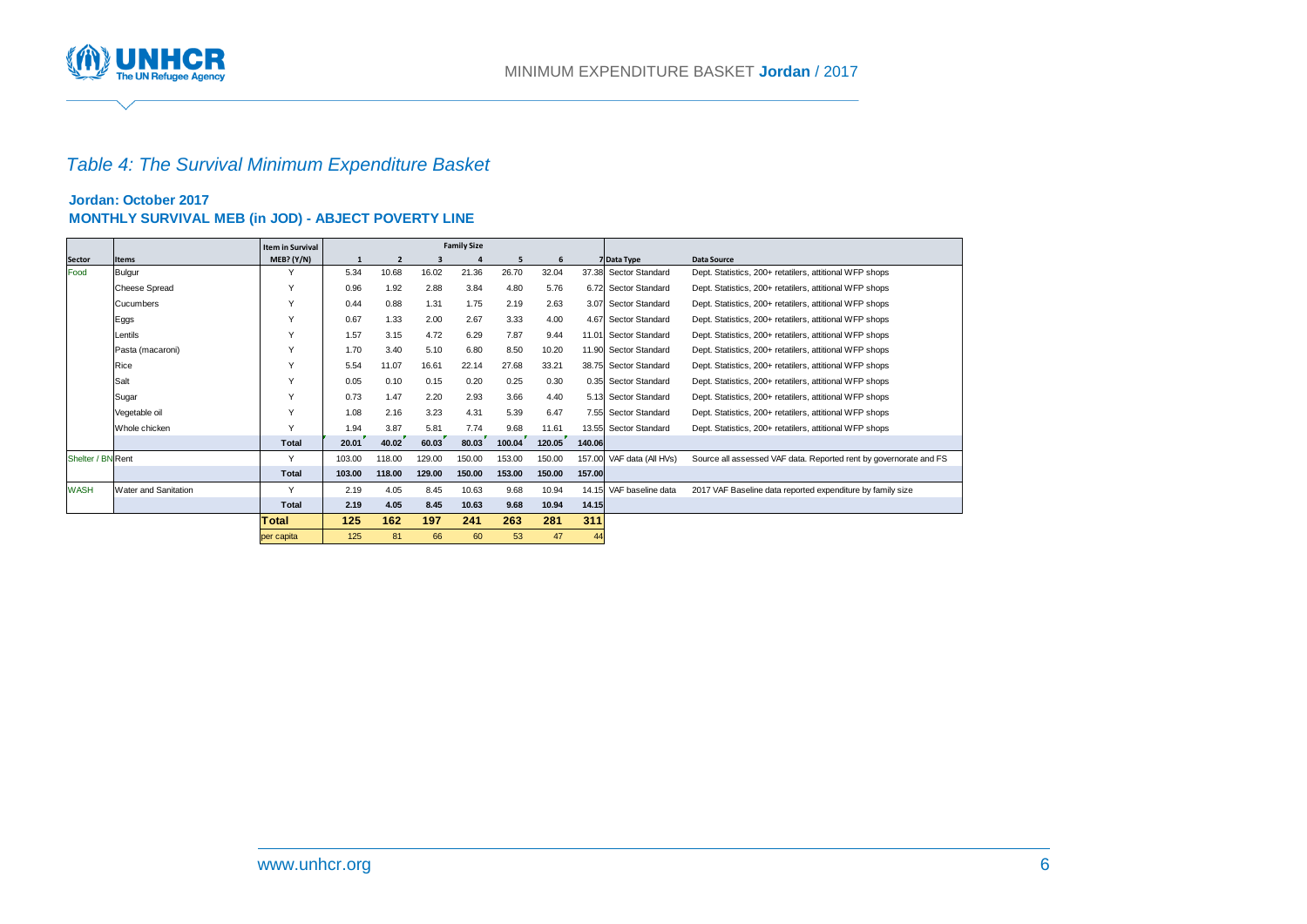

# Using the MEB

- The MEB has been used since July 2015 in two ways: to determine levels of assistance and to provide price lines for modelling within projects such as the Vulnerability Assessment Framework (VAF).
	- a) Levels of Assistance
	- Using the line items in the MEB, as well as the case sizes, sectors are able to determine assistance packages. For example, cash-for-rent activities in the shelter group can now revisit the sizing scale based on row 4 of the MEB related to rent. Similarly, cash-for-water activities can now be costed based on row 27 of the MEB. This is a straight forward exercise for conditional cash grants.
	- Importantly, it is now possible to develop an assistance scale by household size or even per capita rather than applying a flat-rate or a categorical package. Moreover, it will be possible to track this reliably at sector-level and to integrate this further via coordination tools such as the Refugee Assistance Information System (RAIS).
	- b) Vulnerability Assessment
	- The MEB will also yield the poverty lines, which will be validated by the VAF Advisory Board. There are at least two possible ways of defining the poverty line based on the current MEB:
		- o The per capita value of the family size of 5 is used, which is the standard category for the appeals, for all calculations at sector level when it comes to appeals and call for proposals. This means that absolute and abject poverty lines would be 68 JOD and 28 JOD respectively. OR,
		- o The VAF Advisory Board supported by the VAF technical group will have to conclude the technically most appropriate version.

# Recommendations

### **1) To the Sectors: Application of the MEB**

Sectors – particularly those who consider monetizing assistance in part or in full – should use the MEB as a way to formulate sizing recommendations for their sector. This means they should engage in a process that sets the level of assistance to meet a sector standard against the MEB. In particular cases, for example Basic Needs and Shelter, it is recommended that some of these consultations are done in close coordination with the Basic Needs working group, as it is this working group that coordinates unconditional (i.e. multi-purpose) cash grants in the refugee response in Jordan. This should be done either through coordination among sector co-chairs or – in particularly complex situations – through setting up a joint technical task force.

### **2) To the VAF Advisory Board:**

The VAF Advisory Board under the facilitation of the VAF technical team will have to revisit and endorse the poverty lines emerging from the MEB (see section 3.2), as they should replace the existing poverty lines which are not calculated based on refugee needs at present.